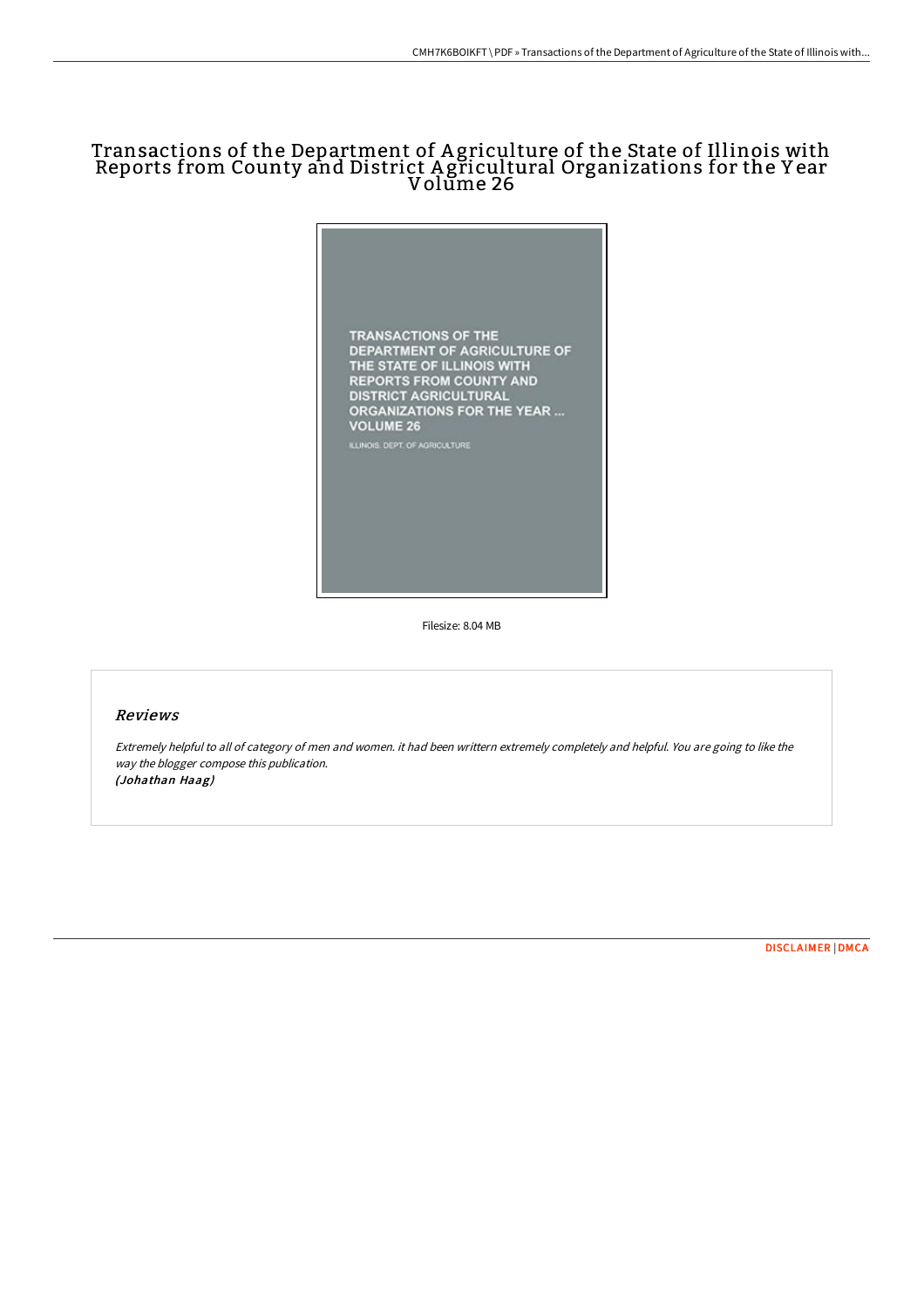### TRANSACTIONS OF THE DEPARTMENT OF AGRICULTURE OF THE STATE OF ILLINOIS WITH REPORTS FROM COUNTY AND DISTRICT AGRICULTURAL ORGANIZATIONS FOR THE YEAR VOLUME 26

#### ♤ **DOWNLOAD PDF**

Rarebooksclub.com, United States, 2013. Paperback. Book Condition: New. 246 x 189 mm. Language: English . Brand New Book \*\*\*\*\* Print on Demand \*\*\*\*\*.This historic book may have numerous typos and missing text. Purchasers can usually download a free scanned copy of the original book (without typos) from the publisher. Not indexed. Not illustrated. 1889 edition. Excerpt: .I Rye. I Oats. Corn. Grass. None. 193 338 147 384 3,182 4,726 8,196 Little. 19 358 225 325 2,961 8,976 527 Moderate. 8 379 88 232 2,477 3, 366 7,438 Considerabl. 3 198 288 393 1, 707 3,129 5,460 1 548. 412 3,351 5,719 9,346 Next, in Northern Illinois we find an appreciable, though slight, increase in wheat, and a decided decrease in oats and corn accompanying the increase in injury to grass from none to moderate, --beyond which grade we cannot go. TABLE VIII. The Whole State, 812 Towns. Injury to Grass, 1887, compared with Crop Areas for the Same Year. Degree of Injury. 0 31,191-)s Wheat. j Barley. Rye. Onto. Corn. j Grass None. 539 1,265 54 187 2,744 5,100 6,548 L1me. 140 2,364 32 70 2,009 8,464 4,207 Mode rate. 65 2, 105 11 47 1,864 2,870 8,609 Considerable. 57 2, 623 16 48 2,127 8,220 8,700 Great. b 3,209 98 2,446 3,529 8,621 Very great. 3 4,369. 87 2,986 4,112 8,404 Nearly complete. 2 2,688. 6 2,085 8,912 3,225. Finally, the figures for the State at large bring out beyond dispute the relation of wheat culture to the injury to grass, the area in that grain running upward from 1,265 acres per township to 3,209 as the damage to grass passes from none to very great. There is little else of interest to be drawn from this table except the fact that grass was least hurt where the largest...

B Read Transactions of the Department of Agriculture of the State of Illinois with Reports from County and District Agricultural [Organizations](http://bookera.tech/transactions-of-the-department-of-agriculture-of-5.html) for the Year Volume 26 Online

Download PDF Transactions of the Department of Agriculture of the State of Illinois with Reports from County and District Agricultural [Organizations](http://bookera.tech/transactions-of-the-department-of-agriculture-of-5.html) for the Year Volume 26